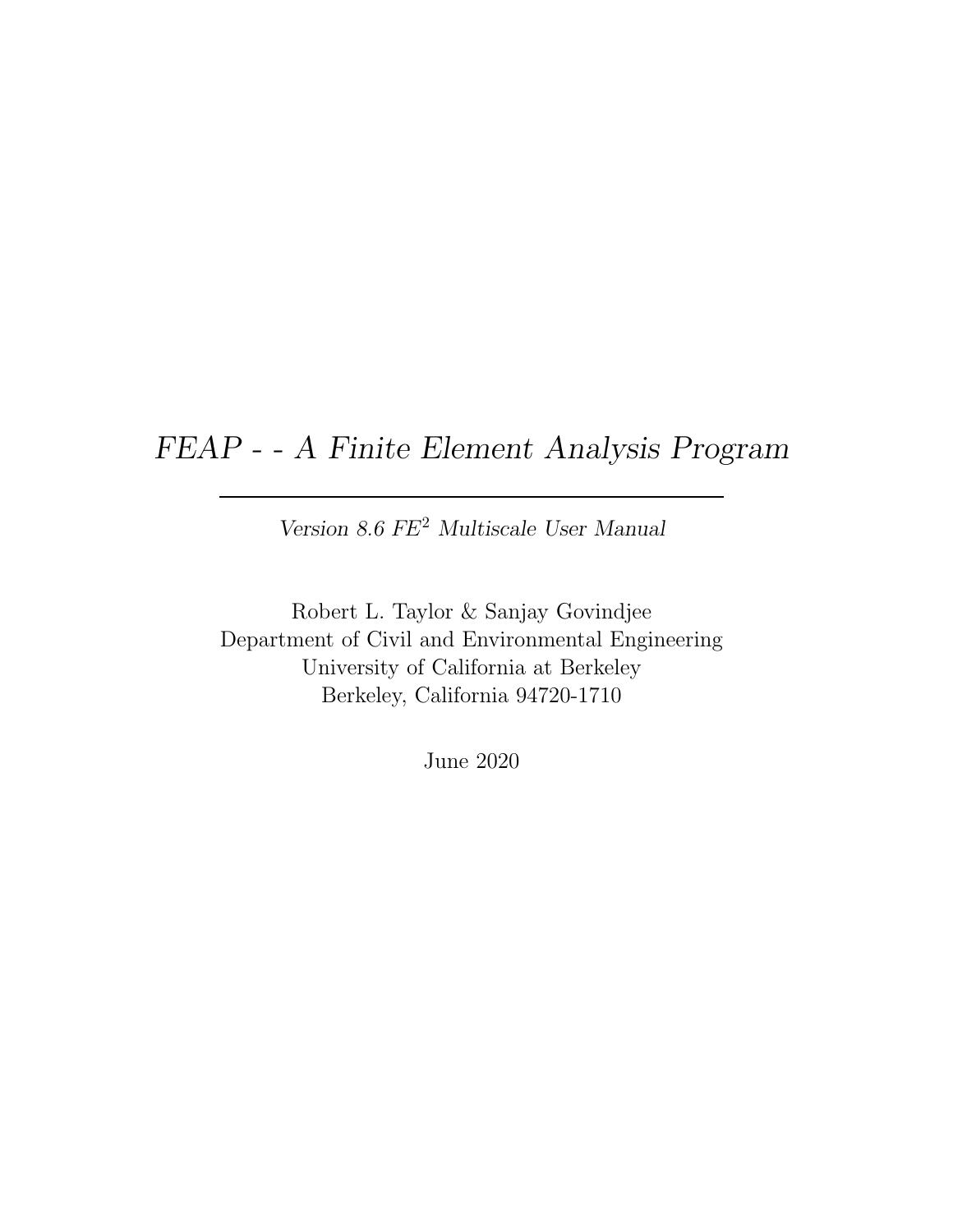# **Contents**

| $\mathbf{1}$ |                               | Introduction |                                                                        |                |
|--------------|-------------------------------|--------------|------------------------------------------------------------------------|----------------|
|              | 1.1                           |              |                                                                        |                |
|              | 1.2                           |              |                                                                        | 1              |
|              |                               | 1.2.1        |                                                                        | $\overline{2}$ |
|              | 1.3                           |              |                                                                        | 3              |
|              |                               | 1.3.1        |                                                                        | 3              |
|              |                               | 1.3.2        |                                                                        | $\overline{5}$ |
|              |                               | 1.3.3        |                                                                        | 5              |
|              | 1.4                           |              |                                                                        | 6              |
|              |                               | 1.4.1        |                                                                        | 6              |
|              |                               | 1.4.2        |                                                                        | 8              |
|              | 1.5                           |              |                                                                        | 9              |
| $\bf{2}$     | Programmer developments<br>11 |              |                                                                        |                |
|              | 2.1                           |              |                                                                        | 11             |
|              |                               | 2.1.1        |                                                                        | 11             |
|              |                               | 2.1.2        | Tangent, residual and stress computation $\ldots \ldots \ldots \ldots$ | 13             |
|              |                               | 2.1.3        | Defining MPI send/receive for RVE                                      | 14             |
|              |                               | 2.1.4        | Element output, projection and plotting $\ldots \ldots \ldots \ldots$  | 14             |
|              |                               |              |                                                                        | 15             |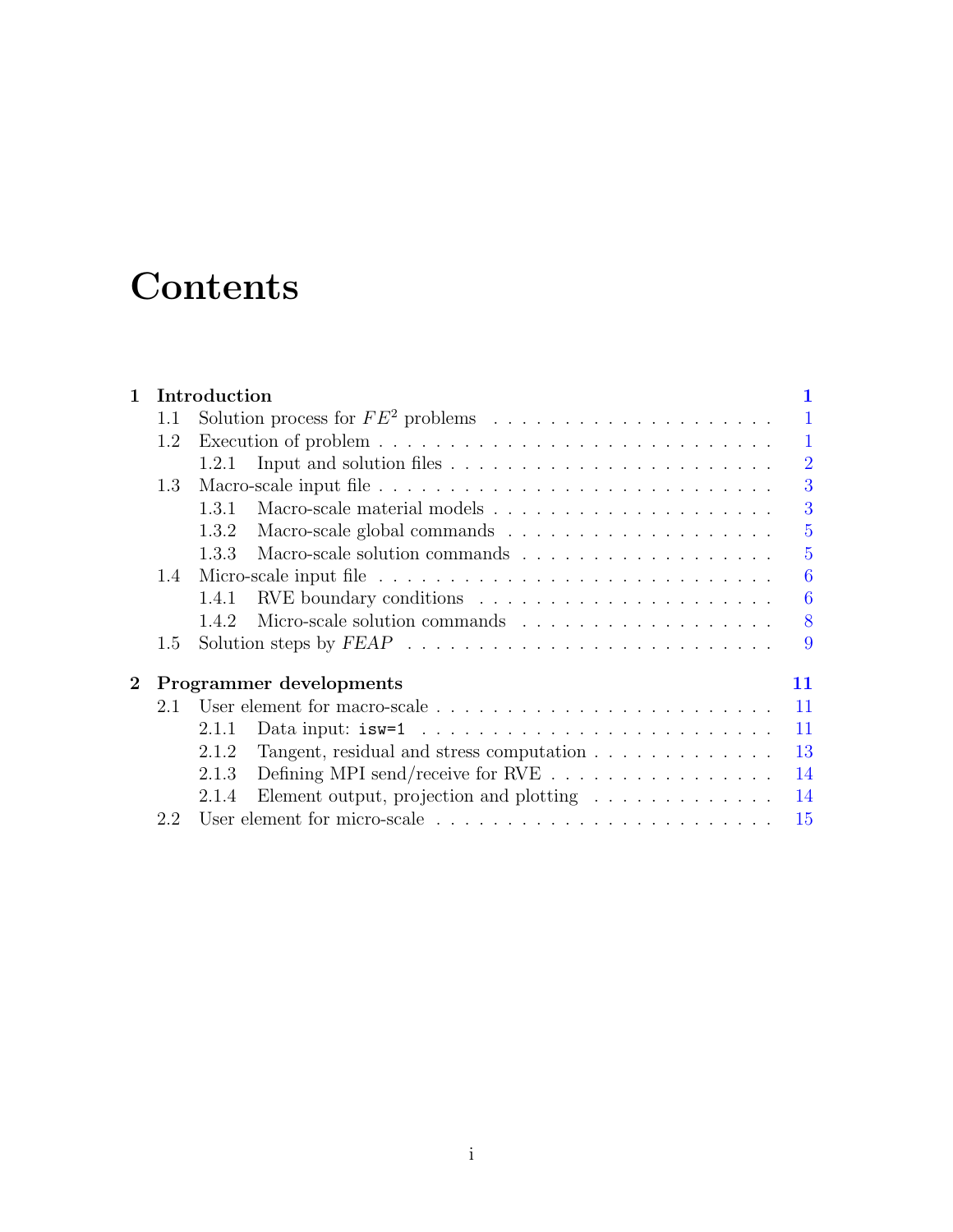# <span id="page-2-3"></span><span id="page-2-0"></span>Chapter 1

# INTRODUCTION

The current release of the  $FE^2$  multi-scale solution module for  $FEAP$  includes two types of formulations: A Hill-Mandel energy formulation as described in Reference, $^{12}$  $^{12}$  $^{12}$  $^{12}$ or;<sup>[3](#page-17-2)</sup> and an Irving-Kirkwood formulation as describe in Reference.<sup>[4](#page-17-3)</sup> Currently, only formulations for solid stress analysis and for thermal analysis are implemented. However, multi-physics formulations may be added as user modules.

This manual serves as a supplement to the  $FEAP$  User manual<sup>[5](#page-17-4)</sup> available at the web site www.ce.berkeley.edu/feap.

## <span id="page-2-1"></span>1.1 Solution process for  $FE^2$  problems

The  $FE<sup>2</sup>$  solution is implemented as a parallel solution process. As such a processor is assigned for the macro-scale problem and the remaining specified number of processors are used for solution of the RVE's. This requires a special build of FEAP Thus,the multi-scale  $FE<sup>2</sup>$  module for  $FEAP$  requires the final build to be completed using access to MPI send and receive commands. This build is performed after first compiling a serial version of FEAP. For Unix based systems there is a makefile in directory ver86 and in the subdirectory fe2 to assist in the compilations.

## <span id="page-2-2"></span>1.2 Execution of problem

The execution of the program is initiated with an MPI command

```
mpirun -n np <pathname>/feap
```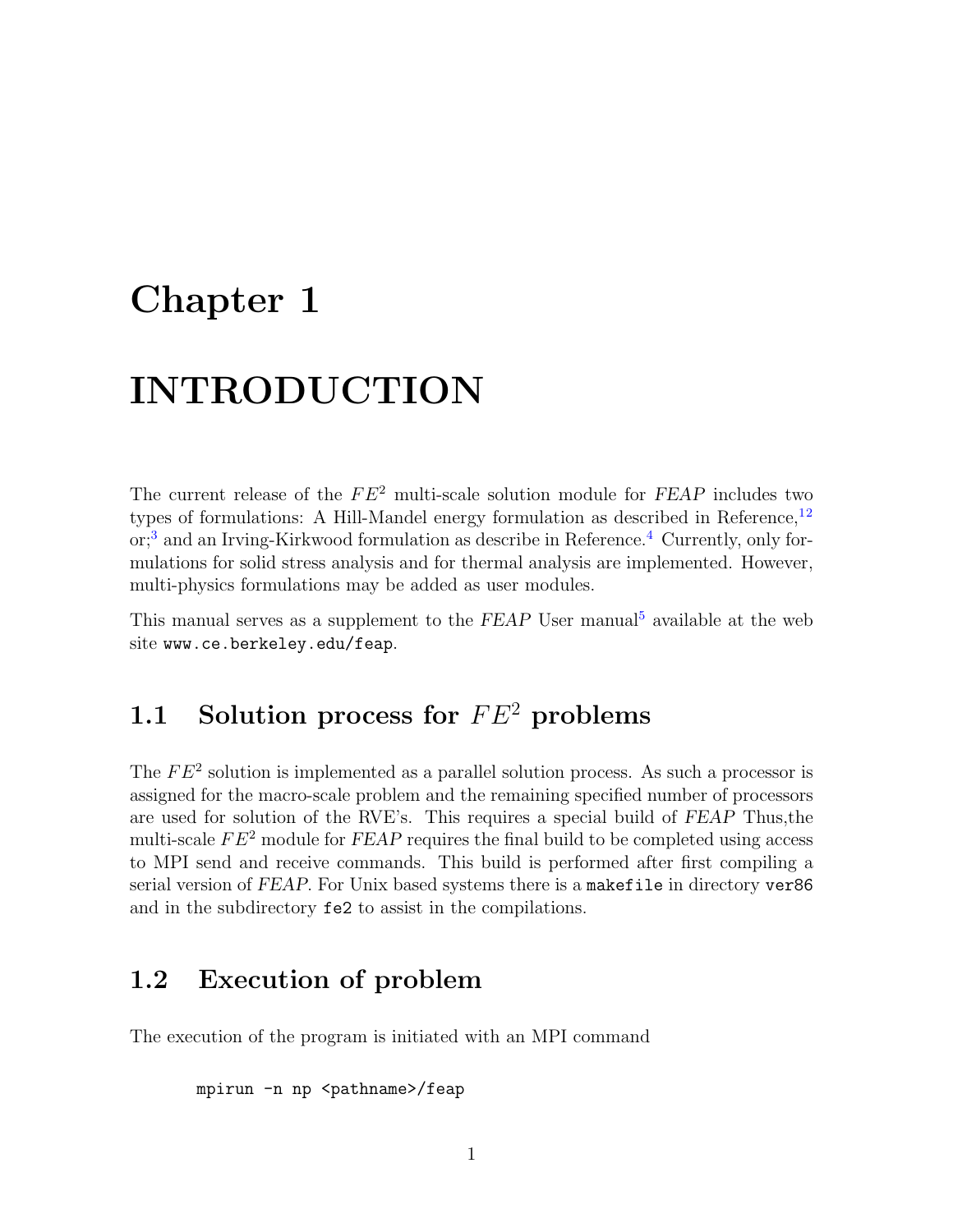where np denotes the total number of processors to use for the solution. This number includes the processor for the macro-scale problem, thus a minimum value for np is 2 and only one RVE mesh is permitted. There must be at least one processor available for each different RVE mesh. Usually, many elements in the macro-scale problem are associate with the same RVE. The current implementation is limited to 64 processors. This can be changed by modifying the parameter mproc in the pfe2rve.f file and the variables in the include file oumatl.h.

### <span id="page-3-0"></span>1.2.1 Input and solution files

The solution of multi-scale  $FE^2$  problems by  $FEAP$  requires the user to prepare three types of data files:

1. An input file describing the macro-scale problem. This is a standard input file except for the specification of the material set data associated with an RVE describing the material constitution. Preparation of the macro-scale material set data is described in Section [1.3.1.](#page-4-1) In addition the first solution command must be

```
BATCh
  RVE
END
```
Subsequent solutions can be given in either interactive or batch mode.

- 2. An input file describing each RVE is prepared also in a standard form except that the control record must have numerical values for all parameters  $(e,q)$ , numnp, numel, nummat, ndm, ndf, nel. In general an RVE is a rectangular parallelepiped and boundary conditions may be displacement, traction or periodic forms. Furthermore no solution command statements are included in an RVE file. See Section [1.4](#page-7-0) for further information on preparing the input file and specifying boundary conditions.
- 3. The third required file is a file named

#### solve\_mpi

that contains the solution commands for each RVE. This file is shared by all RVE's. A general form for the file is described in Section [1.4.2.](#page-9-0) Users should not change this file form except for possible adding of print or echo commands at the beginning.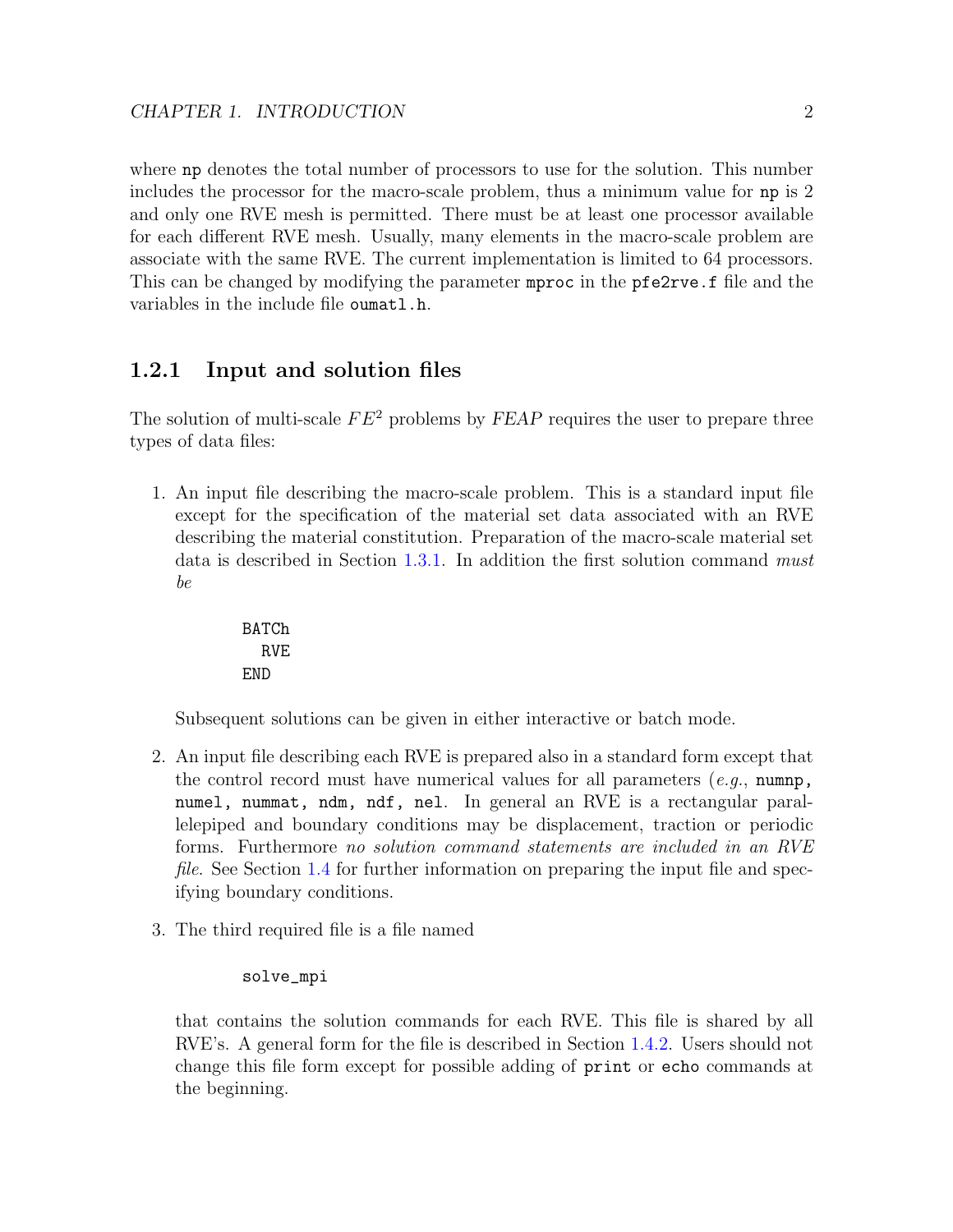## <span id="page-4-2"></span><span id="page-4-0"></span>1.3 Macro-scale input file

### <span id="page-4-1"></span>1.3.1 Macro-scale material models

Multi-scale analysis is implemented as a two-scale method in which the main problem is described according to the descriptions in the FEAP User Manual. The only exception is for material behavior to be described by a finer scale analysis using a representative *volume* (RVE) formulation.<sup>[3](#page-17-2)</sup> For these materials the macro-scale material data input consists of

```
MATErial ma
  SOLId
    FRVE,<filename>
    TYPE <HILL,KIRK>
```
for finite deformation problems or

MATErial ma SOLId SRVE,<filename> TYPE <HILL,KIRK>

for small deformation problems. In the finite deformation problem the  $FE^2$  is implemented to send displacement gradients from the macro-scale problem to the micro-scale as described in Chapter 7 of.<sup>[3](#page-17-2)</sup> That is the deformation gradient is expressed as:

$$
\mathbf{F}^M = \mathbf{I} + \frac{\partial \mathbf{u}^M}{\partial \mathbf{X}} = \mathbf{I} + \mathbf{G}^M
$$

where superscript  $M$  denotes macro-scale. For small strain the macro-scale is the symmetric displacement gradient. At the micro-scale the deformation gradient is expressed in the usual manner as

$$
\mathbf{F}^m = \mathbf{I} + \frac{\partial \mathbf{u}^m}{\partial \mathbf{X}} = \mathbf{I} + \mathbf{G}^m
$$

and for small strain

$$
\boldsymbol{\epsilon}^m = \tfrac{1}{2}\left(\mathbf{G}^m + (\mathbf{G}^m)^T\right)
$$

where superscript m denotes micro-scale.

An alternative representation is also available in which the micro-scale deformation gradient is expressed as

$$
\mathbf{F}^m = \mathbf{I} + \mathbf{G}^M + \frac{\partial \widehat{\mathbf{u}}^m}{\partial \mathbf{X}} = \mathbf{I} + \mathbf{G}^M + \widehat{\mathbf{G}}^m
$$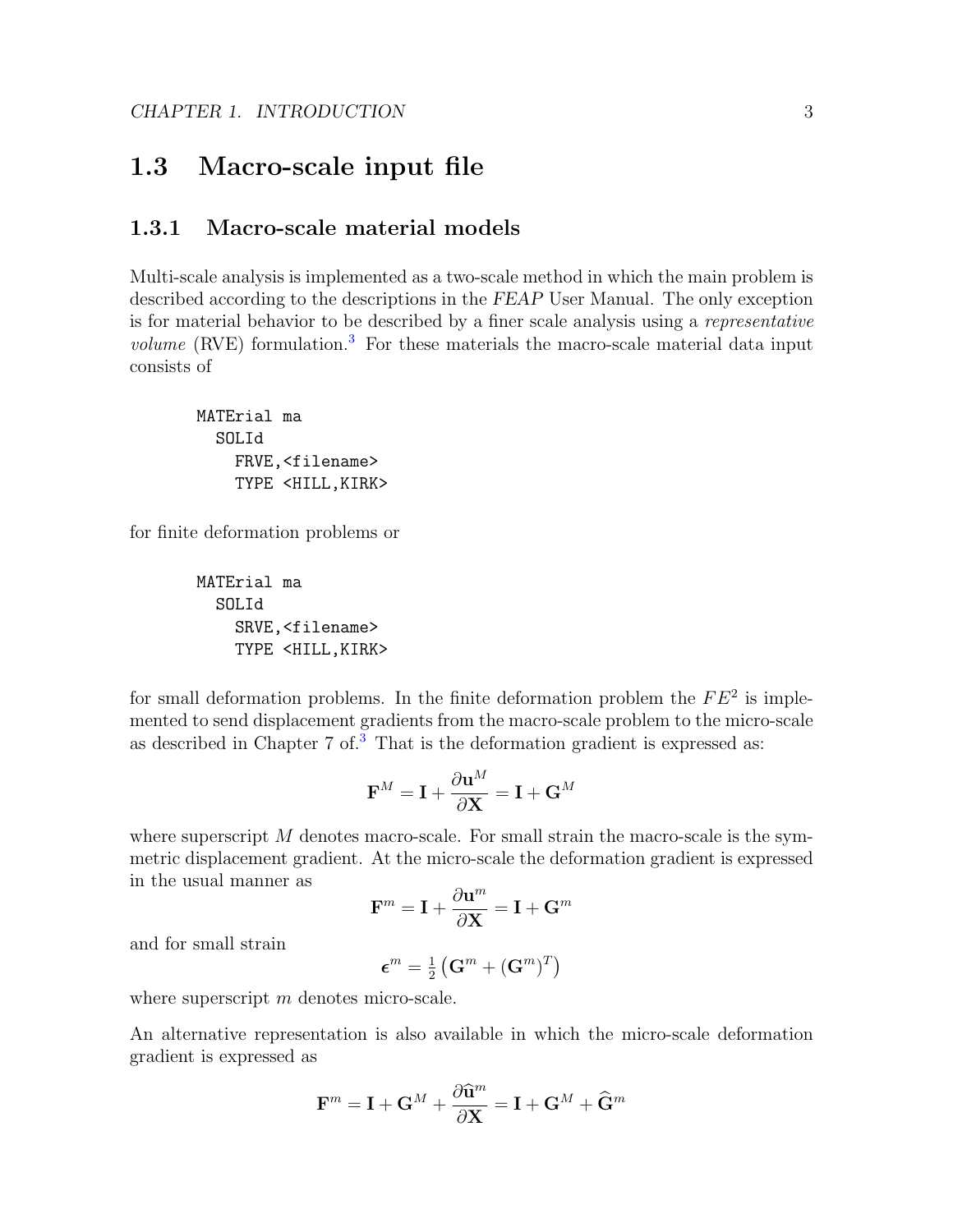<span id="page-5-0"></span>in which  $\widehat{\mathbf{G}}^m$  represents a fluctuation about the macro-scale displacement gradient. To activate this option the input forms are

MATErial ma SOLId IFRVe,<filename> TYPE <HILL,KIRK>

for finite deformation problems or

MATErial ma SOLId ISRVe,<filename> TYPE <HILL,KIRK>

for small deformation problems.

For thermal problems the commands are given as

MATErial ma THERmal TRVE,<filename> TYPE <HILL,KIRK>

or for the fluctuation form as

MATErial ma THERmal ITRVe,<filename> TYPE <HILL,KIRK>

Finally, the framework for coupled problems is available using

MATErial ma THERmal CRVE,<filename> TYPE <HILL,KIRK>

however, at present no elements are provided to carry out an analysis.

Multiple RVE types may be described by specifying different filename parameters to the FRVE/SRVE/TRVE record. The number of different RVE meshes is restricted to one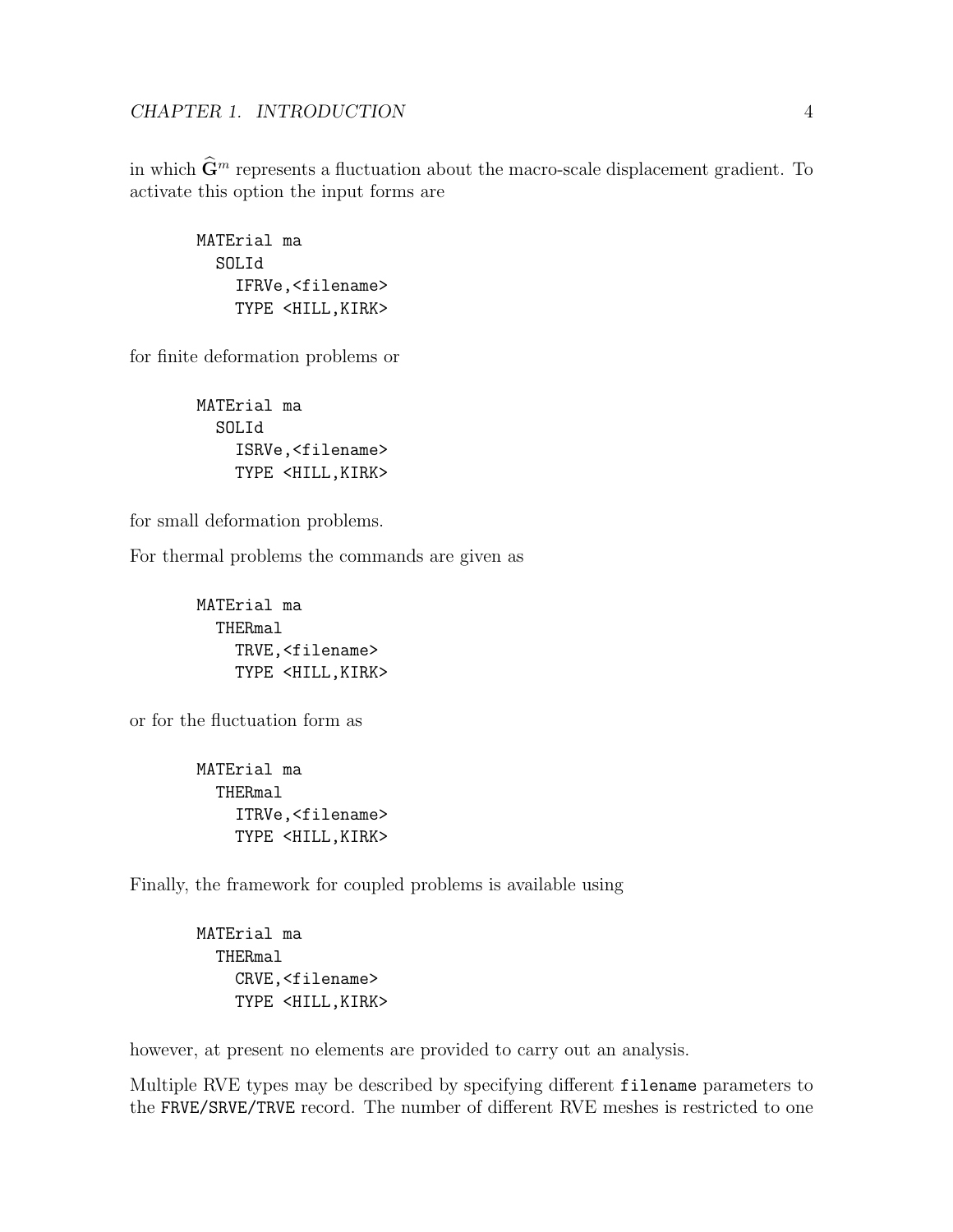<span id="page-6-2"></span>less than the number of processors used to solve the problem. Thus, if 4 processors are used to run the problem 1 is for the macro-scale analysis and the other 3 may be used for 1 to 3 different RVE meshes.

N.B. Problem solutions tested to date include: Plane strain; Axisymmetric; Three dimensional solids.

The main problem input file must start with I or i followed by a name. For example, the main file Iblk3 describes a main problem to be solve. Each micro-scale RVE will be associated with a file Iblk3 001, Iblk3 002, etc. and these files are automatically created based on the number of processors specified for the problem solutions (see below for specifying the number of processors).

### <span id="page-6-0"></span>1.3.2 Macro-scale global commands

If all the material sets in the model are associated with an RVE, the type of formulation may be set for all materials using a global command

#### GLOBal RVE=<HILL,KIRK>

In this case it is not necessary to specify the TYPE command as part of any material set. However, a specified material set TYPE command always is used instead of the global command.

### <span id="page-6-1"></span>1.3.3 Macro-scale solution commands

The solution steps for the macro-scale problem are given in a standard manner (batch execution is recommended for the main solution steps) except that the first command must always be

#### RVE <POINt num>

to allocate the files to each processor. The option POINt specifies a quadrature point in the main problem for which specified deformation gradients (or strains) along with returned RVE stress and moduli are written to files (currently unit 90, 91, 92, respectively). These may be used after completion of the multi-scale problem to run a serial FEAP analysis using the PERIodic mesh command along with the appropriate HILL or KIRK solutions options. The results for the local stress and displacement contours may then be displayed for this single point.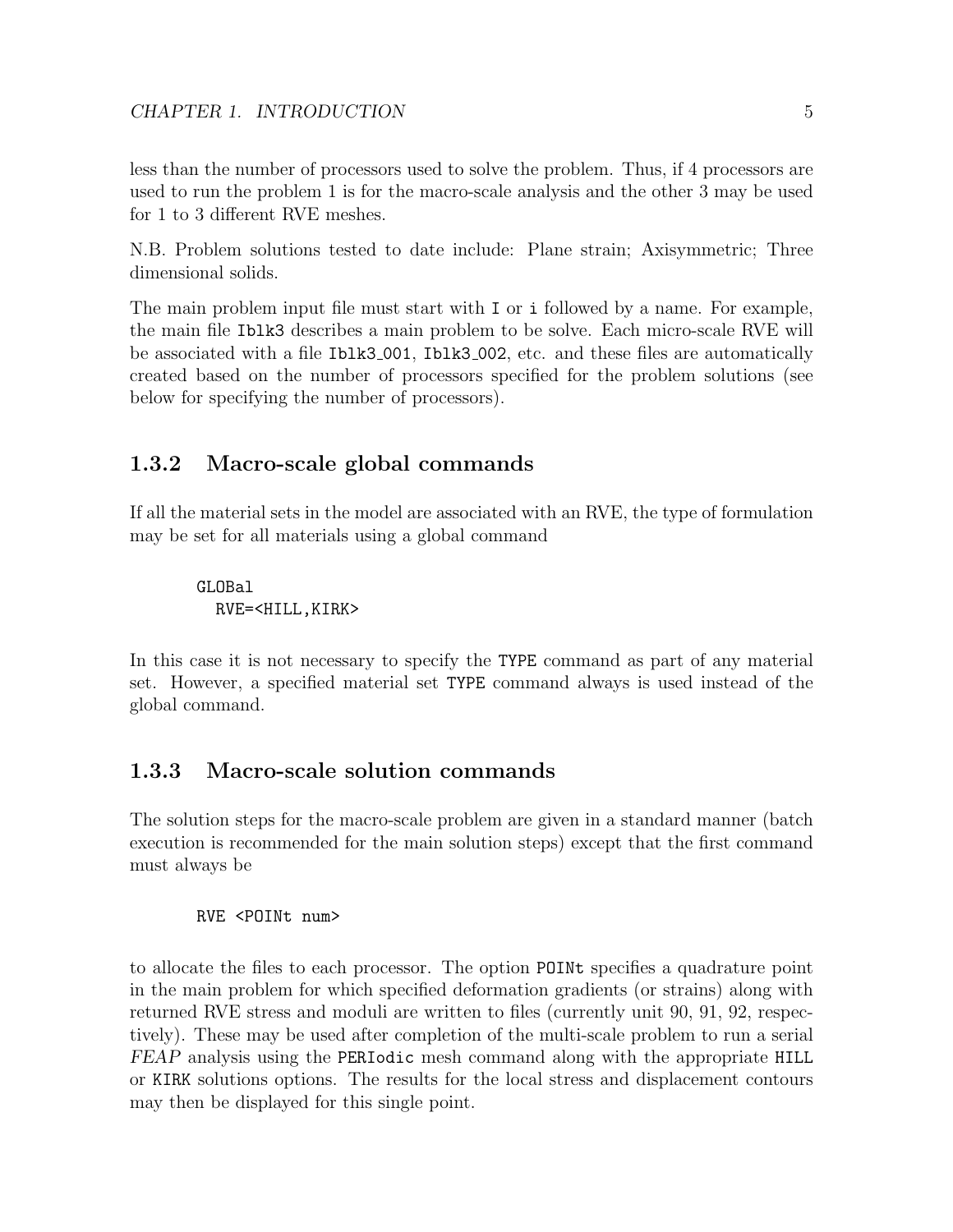## <span id="page-7-2"></span><span id="page-7-0"></span>1.4 Micro-scale input file

The RVE input file (name given to filename in macro-scale problem) is also a standard  $FEAP$  input file except that all values on the control record must be specified (*i.e.*, values for nodes, elements, material sets, mesh dimension, dofs/node, and nodes/element). Thus the start of the file becomes:

```
FEAP * * RVE mesh
numnp numel nummat ndm ndf nen ! with numbers
GLOBal
  RVE = <HILL, KIRK><QBAR,EBAR,FBAR>
MATErial 1
  <SOLId,THERmal> ...
  etc.
END ! mesh
ELINk
   ...
```
in which numerical values must be given for numnp, etc. The RVE input file does not have solution commands and the STOP command is optional.

The formulation used for the solution of the RVE must match the method used at the macro-scale and is specified by the global command RVE as shown above. Alternatively, the formulation type may be specified as part of the material data set as

MATErial ma <SOLId,THERmal,....> TYPE = <HILL,KIRK>

however, if multiple material sets are used for the RVE, the command must be in every set.

### <span id="page-7-1"></span>1.4.1 RVE boundary conditions

Generally, the RVE is a rectangular parallelepiped in which all boundaries coincide with a constant coordinate value. It is possible to specify four types of boundary conditions: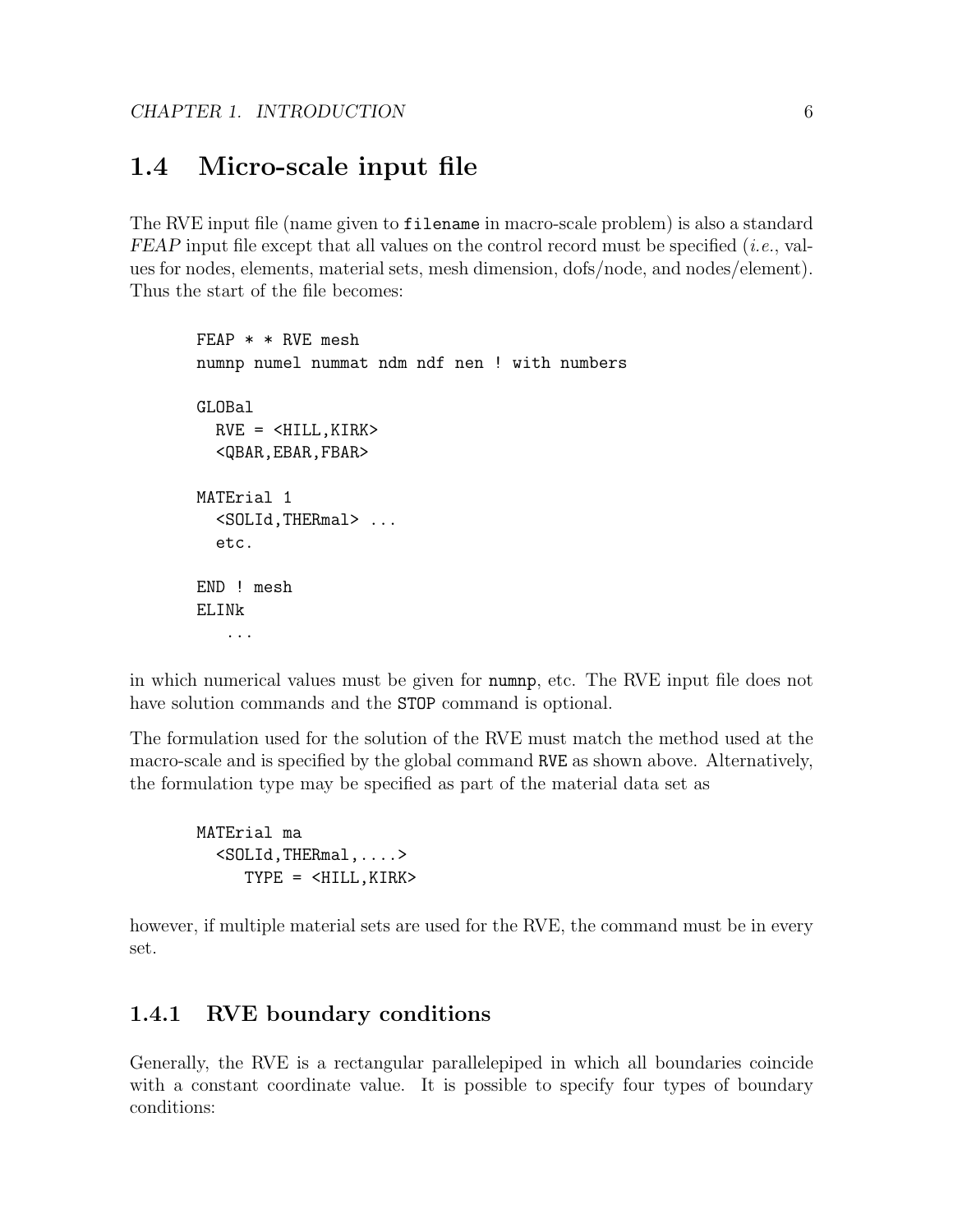- <span id="page-8-0"></span>• The boundaries of the RVE may be fully restrained using **EBOUndary** commands. It is not necessary for the boundary nodes to match on opposite faces.
- A full Taylor condition in which all nodes of the RVE are fixed may be specified as

#### TBOUndary

In this case there are no equations to solve on the RVE.

- The boundaries of the RVE may be fully restrained using **EBOUndary** commands. It is not necessary for the boundary nodes to match on opposite faces or for the RVE to be a parallelepiped.
- Periodic boundary conditions may be given by linking the edges in all directions of the RVE using ELINk commands (after the END of mesh). For this case nodes must match on opposite linked edges.
- Traction conditions may be imposed using a Lagrange multiplier constraint of the form

$$
\Pi_{\sigma} = \sigma_{ij}^M \left[ \epsilon_{ij}^M V - \int_V \epsilon_{ij}^m dV \right]
$$

where superscript  $M$  denotes macro-scale and  $m$  the micro-scale;  $V$  is the volume of the RVE. The condition is included as an element computation and requires the global command

> GLOBal QBAR ...

for thermal problems,

GLOBal EBAR ...

for small deformation solids, and

GLOBal FBAR ...

for finite deformation solids.

Alternatively, the traction condition may be included as part of a material set using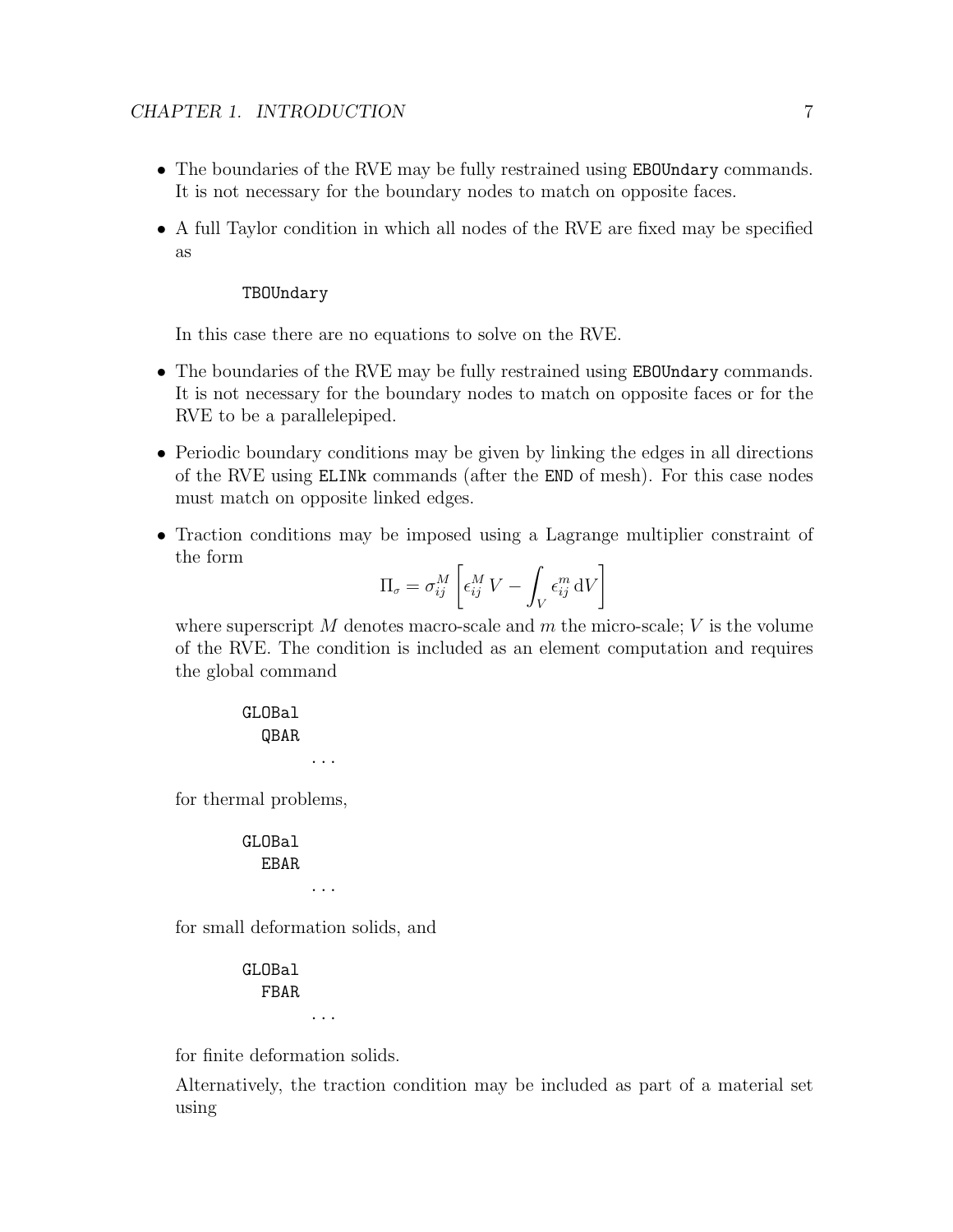```
MATErial ma
  <SOLId,THERmal,....>
       ...
    <QBAR,EBAR,FBAR>
       ...
```
Once execution of the macro-scale problem begins FEAP will create a file Iblk3.001, Iblk3.002, etc. for each of the np-1 RVE solutions. Each of these files has the simple structure:

NOCOunt UFEAP <\* \* optional title> INCLUde solve\_mpi **STOP** 

In addition a computation of the total number of calls for each RVE along with a proportion to the different processors to achieve a balance in time will be made. It is assumed each RVE will require about the same compute time to converge each solution step.

### <span id="page-9-0"></span>1.4.2 Micro-scale solution commands

The INCLude solve mpi in each RVE file describes the solution steps that can be performed. At this time it is recommended that the solution for an RVE only be given as

```
batch
 mpi start sw its ! Start RVE solution (sw = if parameter)
 loop,infinite ! Permits infinite solution iterations
   mpi get ! Get F from macro solution: Input U, H
   if sw-12 ! Test for time step (isw = 12)
     noprint ! Do nothing statement needed
   else sw-3 \qquad ! For all 3 < isw < 12
     loop ! Iterate local solution (no number)
       tang,,1
     next ! End local unit problem
   endif
   mpi send ! Send stresses to macro solution: Out U,H
 next ! Next macro solution
```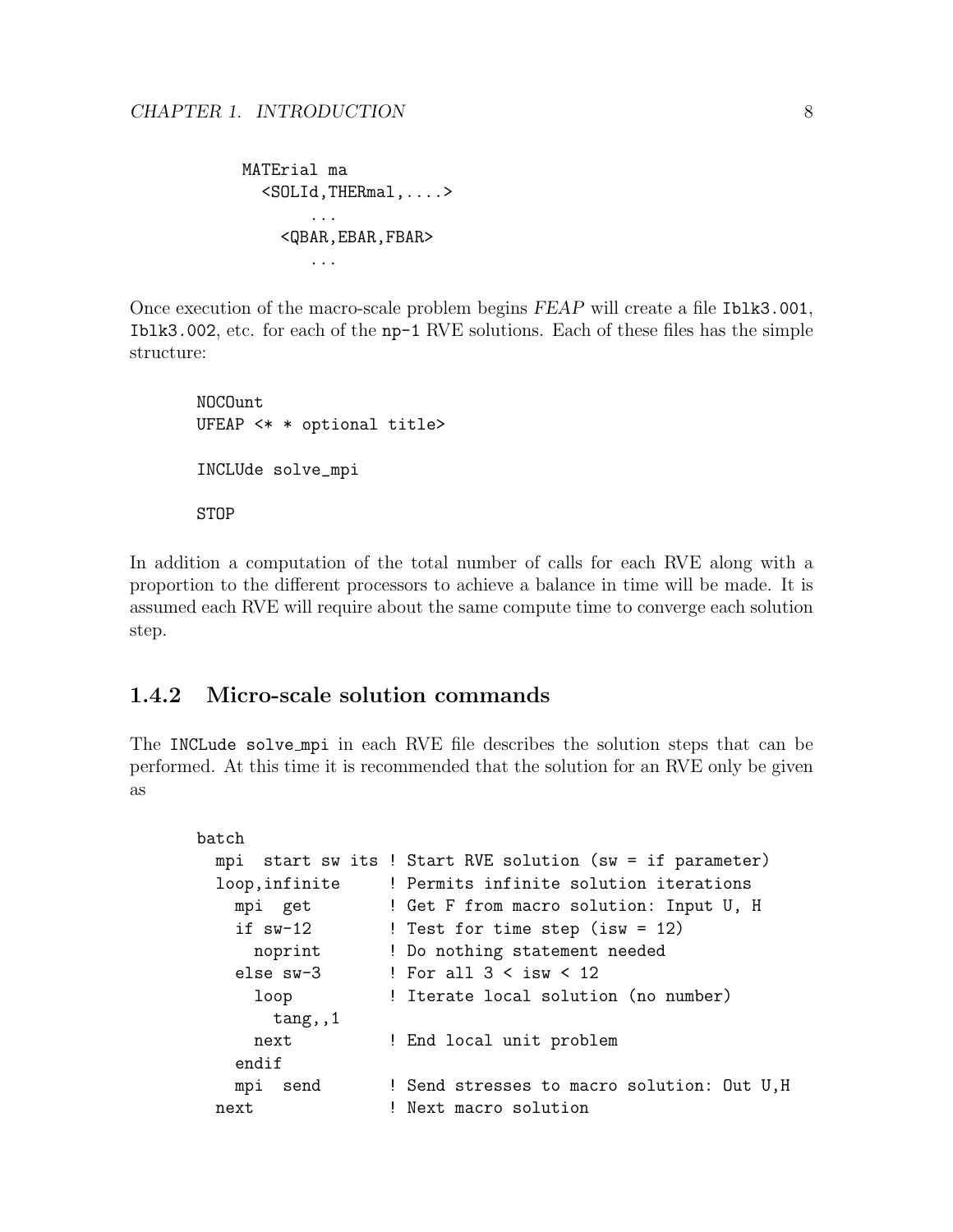<span id="page-10-1"></span>end  $\qquad$  ! End of batch execution file

The parameter its specifies the maximum number of iterations for the TANG command. At the start of each time step only one iteration is performed, thus, any inelastic material should return an elastic predictor in the first iteration. In subsequent iterations up to its iterations are performed for each RVE.

## <span id="page-10-0"></span>1.5 Solution steps by FEAP

The solution of  $FE^2$  problems by  $FEAP$  is accomplished in a number of steps on the macro-scale problem. These may be summarized as:

1. During input of the material set data for the problem (ISW=1 in an element) the name of the input file containing the mesh, material data and boundary conditions of the RVE are given along with the type of solution. For the solid elements this might be the set of commands

```
MATErial 1
  SOLId
    FRVE Irve_file
```
for a finite deformation problem.

- 2. After input of the mesh data FEAP loops through all element to assign initial data to history variables (in each element this is performed in an isw=14 part of the element module). For each integration point in an element an array RVEMA [mr(np(269))] has entries of the material set number [ma is the material set number]. This array is used subsequently to allocate RVE's for each material to a processor. If more processors exist than RVE's a distribution to balance computation is made.
- 3. For each solution step [i.e.,  $\text{tang},1$ ] a loop through all elements is made in module pforma.f to only compute the appropriate function gradient (*i.e.*,  $\mathbf{G}^{M}$ or **epsilon**). The latter are saved in an array FRVEL  $[\text{mr(np(260)}]$  which are later sent by an MPI command to the individual RVE's.
- 4. After the first pass through all elements each entry in FRVEL is sent to a processor [this is done using module rvesr.f called from the pform.f module in the fe2 directory. The RVE module receives the data ( by an MPI receive command) and each FEAP RVE process solves the micro-scale problem as described in Chapter 7 of reference.[3](#page-17-2) After solution the RVE performs an MPI send of the computed RVE stress and its associated tangent matrix back to the macro-scale process.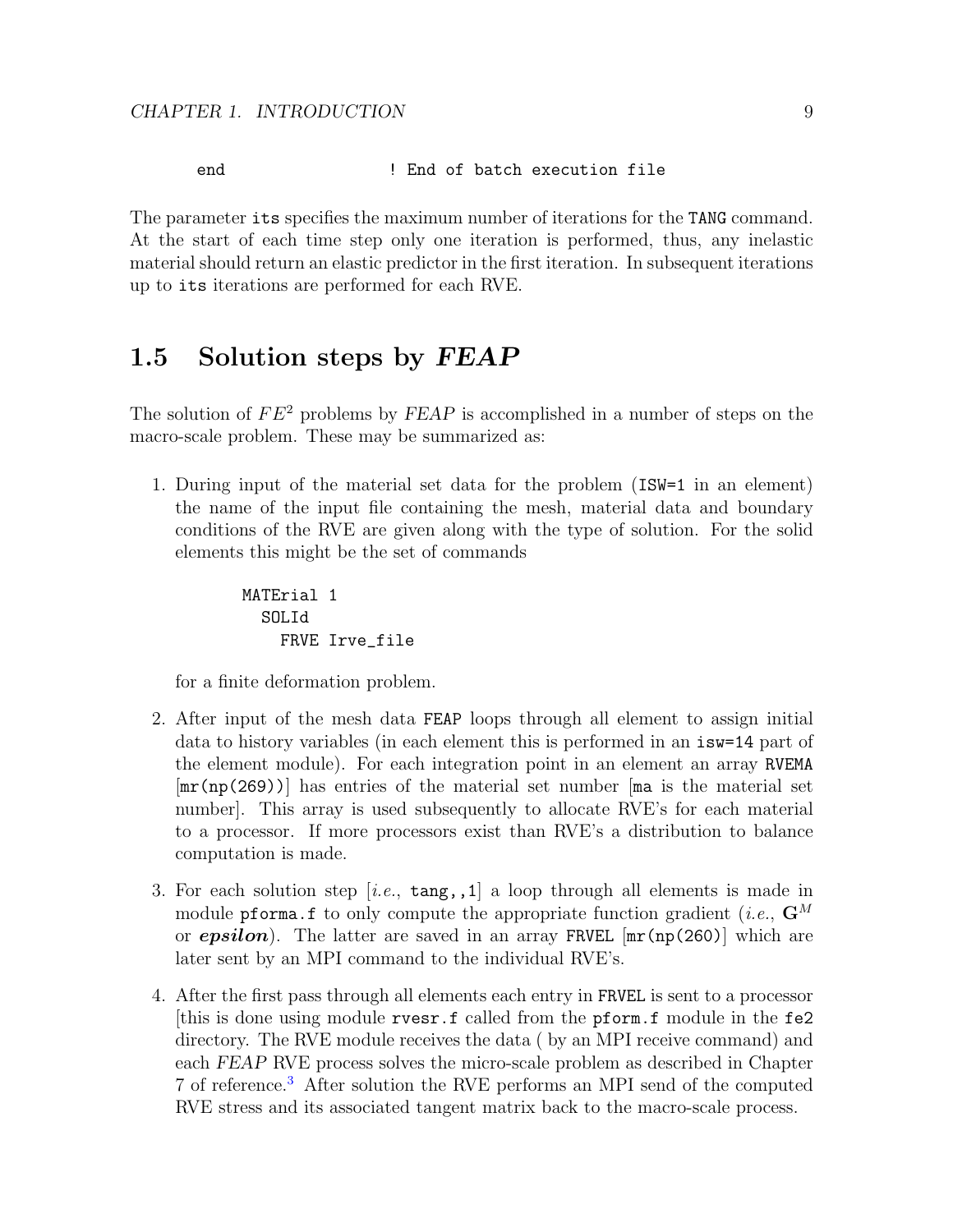- 5. The macro-scale problem collects the received RVE solution values and saves in an array SRVEL [mr(np(261)] in module rvesr.f.
- 6. After all RVE solutions are received a second pass through the macro-scale elements is made. In this process the residual and tangent matrix for all elements is computed. For RVE's the required stress and tangent are obtained from the SRVEL array, for elements that have a normal constitutive equation the stress and tangent moduli are computed as usual.
- 7. At this point the full macro problem tangent and residual are formed and may be solved as a Newton iteration step.

The required constitutive module for an RVE may be found in the fe2 subdirectory in the srvemat.f, frvemat.f and trvemat.f for a small strain, finite deformation and thermal problem, respectively.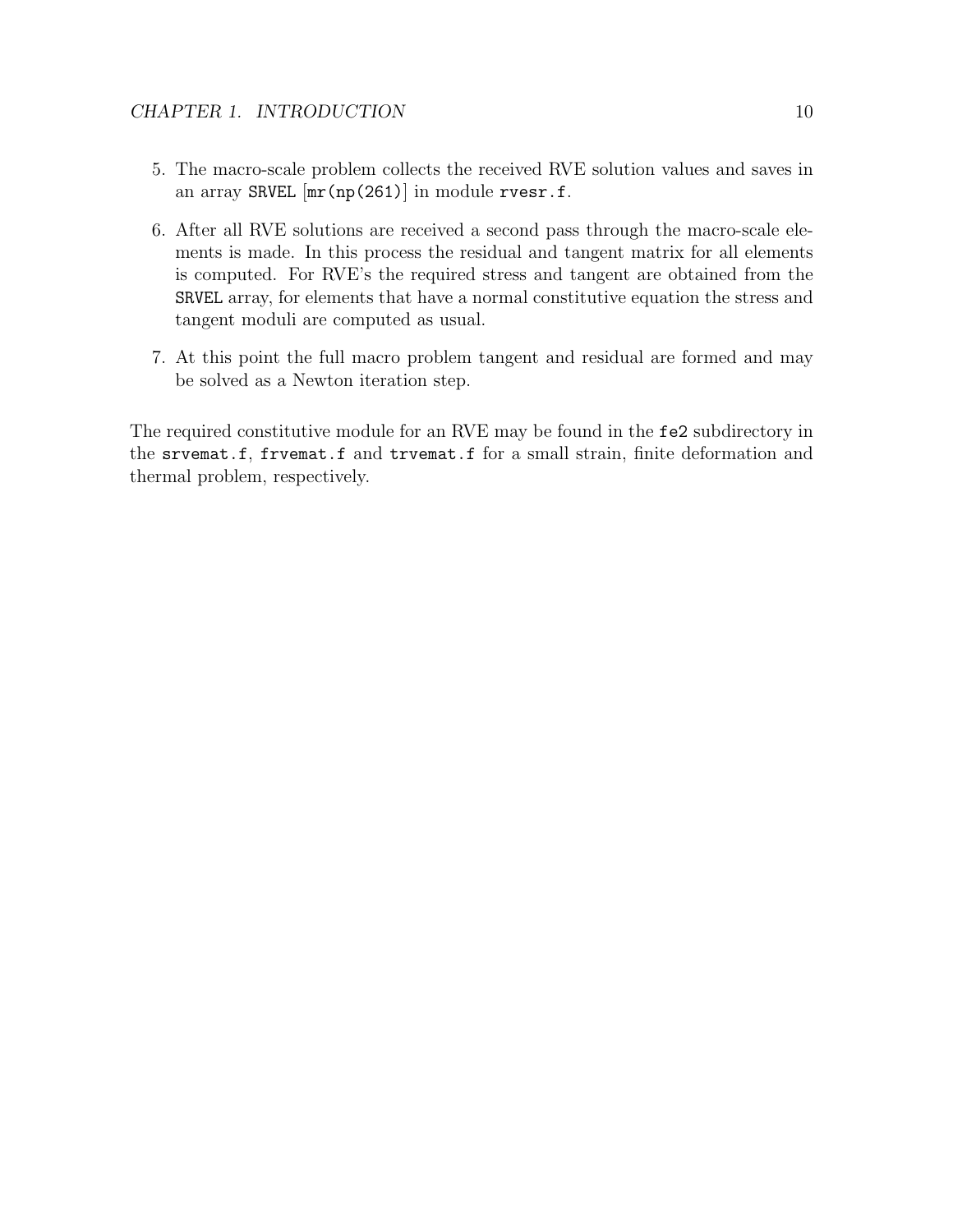# <span id="page-12-3"></span><span id="page-12-0"></span>Chapter 2

# Programmer developments

Users may extend the capability of the  $FE^2$  module by adding their own element at either the macro-scale or the micro-scale. Generally, elements at the micro-scale need no special capability other than being limited to either thermal or stress analysis options. At the macro-scale a user element needs to interface to the MPI send-receive options of the  $FE<sup>2</sup>$  solution process. This requires special coding in addition to the usual steps enumerated in the FEAP Programer Manual. $<sup>6</sup>$  $<sup>6</sup>$  $<sup>6</sup>$ </sup>

### <span id="page-12-1"></span>2.1 User element for macro-scale

Developing a user element for use at the macro-scale requires careful attention to details at the basic steps of input and computation of tangents and residuals.

### <span id="page-12-2"></span>2.1.1 Data input: isw=1

During the input of the material set it is necessary to:

- 1. Set the analysis type as thermal or mechanical
- 2. Allocate history variable to store flux or stress
- 3. Set the RVE filename.

The first two items may be defined using the user module urveinp:

call urveinp(utype, utext)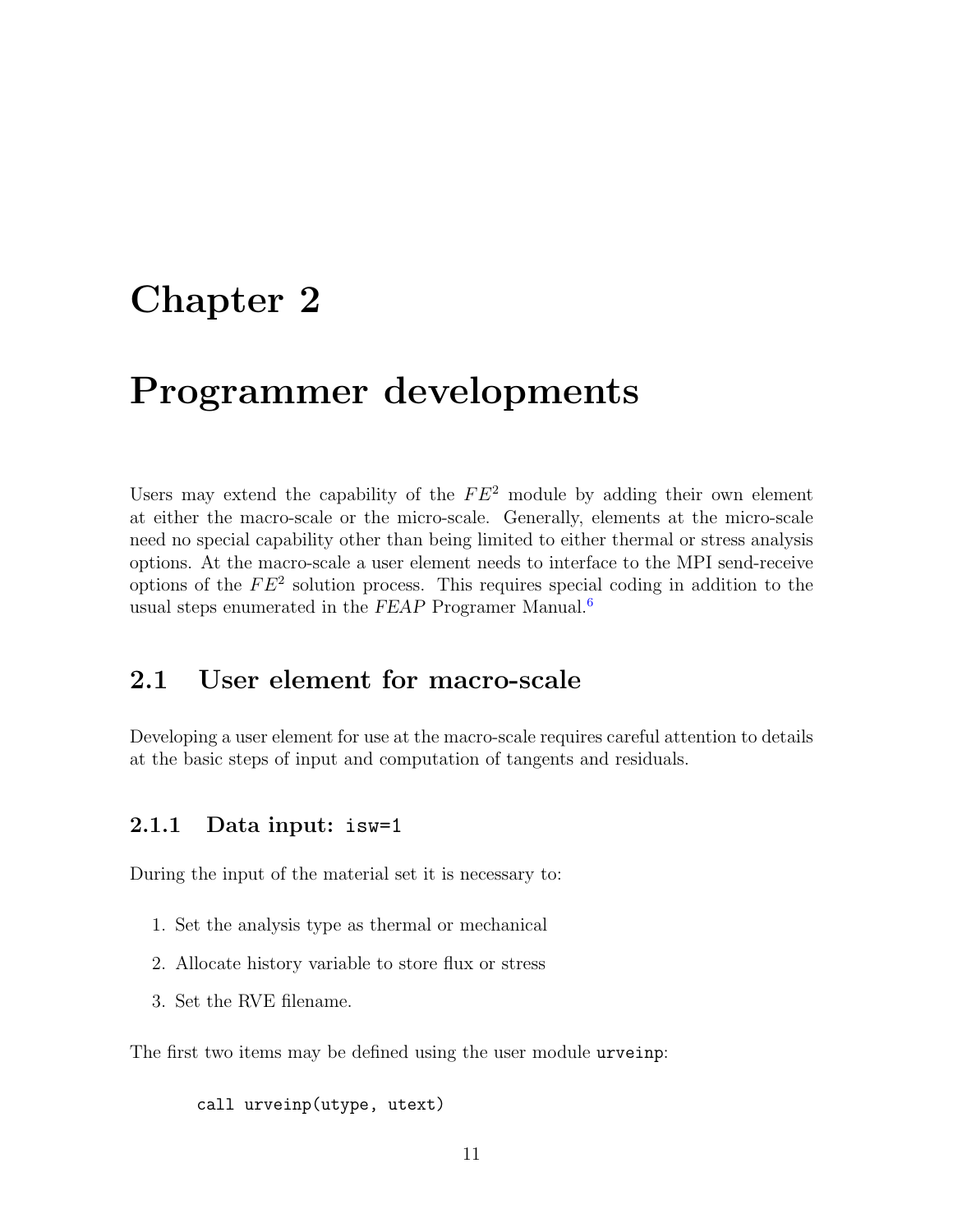where  $utype(1)=1$  for thermal analysis and  $utype(1)=2$  for stress analysis;  $utype(2)=1$ for small deformation and utype(1)=-1 for finite deformation; utext is a character (len=15) array. Prior to the call to urveinp it is necessary to perform a data input using

setvar = tinput(utext, 2, td, \*) ! specify value for \* as necessary

A example of a code fragment that performs input of data is:

```
utext(1) = 'start'do while( .nor.pcomp(utext(1),' ',4))
  setvar = tinput(utext, 2, td, 2)if(pcomp(utext(1),'urve',4)) then
    urvefl = .true.
    utype = 2call urveinp(utype, utext)
      ...
  elseif(pcomp(utext(1),'quad',4)) then
    d(5) = td(1)elseif ....
  endif
end do ! while
```
The above sets the data for stress analysis.

The last step in this phase is setting storage for the flux or stress. For a thermal analysis three (3) values for each element quadrature point are used; for stress analysis six (6) values are used. Thus, the required assignment for the stress analysis defined above is

 $nh1 = nh1 + 6*nint(d(5))$  ! Stress analysis

For a thermal analysis the statement would be

nh1 = nh1 +  $3 * nint(d(5))$  ! Thermal analysis

Using the above code form a typical material set data input for the user element would be:

MATErial ma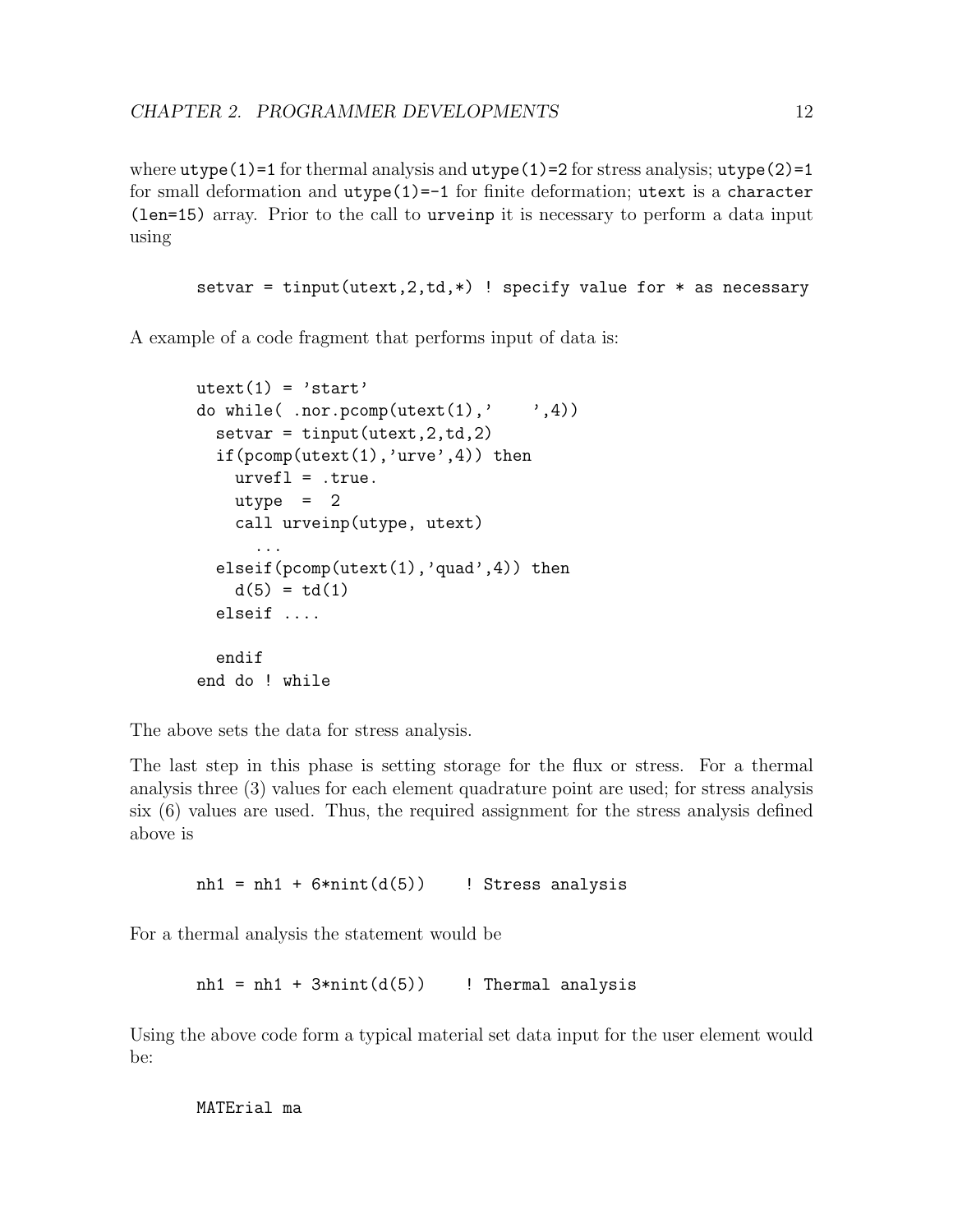<span id="page-14-1"></span>USER n URVE Irve\_file QUADrature,,nq ! Blank termination record

where ma is the material set number, n the user element number (*i.e.*,  $\epsilon$ lmt0n), and nq the number of quadrature points for the evaluation of element arrays.

### <span id="page-14-0"></span>2.1.2 Tangent, residual and stress computation

During the computation of the tangent and/or residual it is necessary to set a parameter for the type of multi-scale analysis to be performed. At present there are two options: (1) Hill-Mandel or (2) Irving-Kirkwood. In general it is recommended to first use a Hill-Mandel method since it does not require extra coding in the micro-scale element. The parameter is set by using the include statement

include 'elmate.h'

and setting the parameter typrve to 1 or 2.

There are three modules available to perform the constitutive evaluations for an  $FE^2$ analysis:

#### Thermal analysis

For a two or three dimensional thermal analysis the constitutive evaluation is performed using:

call trvemat(ta,tgrad, hn1,nh, tflux,kt,rhoc, isw)

where ta is the temperature, tgrad(3) is the temperature gradient,  $hn1(*)$  is the history variable array ta time  $t_{n+1}$ , hn is the number of components used in the analysis, tflux(3) is the thermal flux, kt(3,3) is the thermal conductivity, rhoc is the  $\rho c$  for transient analysis at the macro-scale, and isw is the element switch parameter. Note that two dimensional analyses still require all three components to be dimensioned, however, only the first two are needed in the analysis.

#### Small strain stress analysis

For two or three dimensional small strain stress analysis the constitutive evaluation is performed using: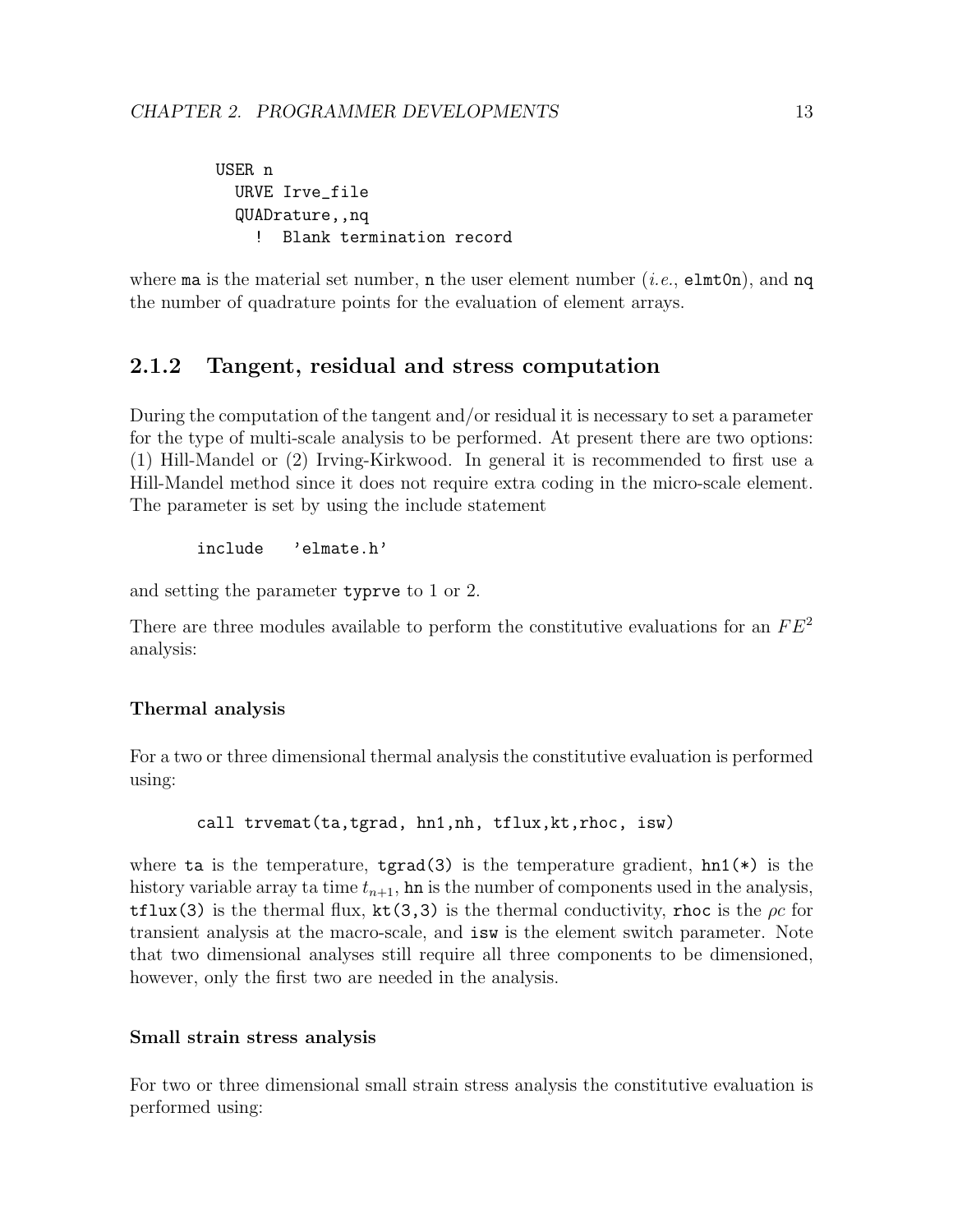<span id="page-15-2"></span>call srvemat(eps,ta,hn1,nh, sig,dd,rho, isw)

where  $eps(6)$  is strain in Voigt notation, ta is temperature,  $hn1(*)$  is the history variable array ta time  $t_{n+1}$ , hn is the number of components used in the analysis, sig(6) is the Cauchy stress in Voigt notation, dd(6,6) is the tangent moduli in Voigt form, rho is the density, and isw the element switch parameter.

#### Finite deformation stress analysis

For two or three dimensional finite deformation stress analysis the constitutive evaluation is performed using:

```
call frvemat(g,detf,ta,hn1,nh, sig,dd,rho, isw)
```
where  $\boldsymbol{\mathsf{g}}(3,3)$  is the displacement gradient  $(i.e., \mathbf{G}^{M}=\mathbf{F}^{M}-\mathbf{I}),$  det $\boldsymbol{\mathsf{f}}$  is the determinant of the deformation gradient,  $\tan$  is temperature,  $\tan 1(*)$  is the history variable array ta time  $t_{n+1}$ , hn is the number of components used in the analysis,  $sig(6)$  is the Cauchy stress in Voigt notation, dd(6,6) is the tangent moduli in Voigt notation, rho is the density, and isw the element switch parameter.

### <span id="page-15-0"></span>2.1.3 Defining MPI send/receive for RVE

After mesh input and before problem solution steps FEAP passes through all elements with  $i$  sw=14 to initialize history variables, count the number of RVE problems to solve, and set lengths for the send/receive records. In each element module in the isw=14 section the necessary setting of data may be accomplished by calling the routines de-scribed in Section [2.1.2](#page-14-0) for the same number of times used in the stiffness computation. Thus, a typical evaluation for small strain stress analysis is:

```
do 1 = 1,lint
  call srvemat(eps,ta,hn1,nh, sig,dd,rho, isw)
end do ! l
```
where lint is set to the number of quadrature points used for stiffness evaluation. In this step the only argument variable used is isw.

### <span id="page-15-1"></span>2.1.4 Element output, projection and plotting

The routines described in Section [2.1.2](#page-14-0) may be used for all steps in the solution process and replace the direct evaluation of material behavior. During multi-scale analysis to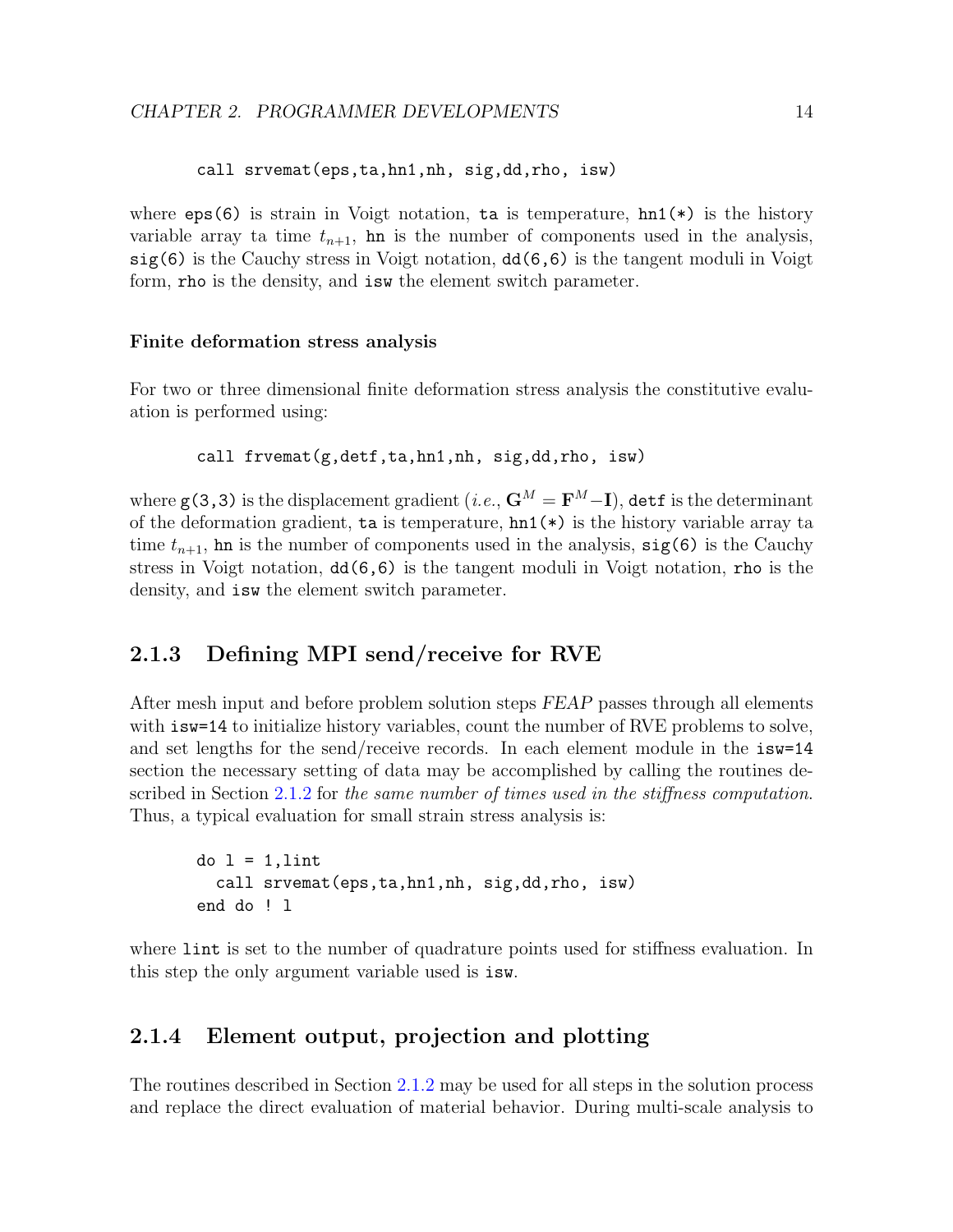<span id="page-16-1"></span>compute the element tangent matrix and residual the element module is called twice with **isw=3**. In the first call the strain, displacement gradient or temperature gradient is computed and the stress and tangent moduli are set to zero. These measures are sent to the RVE for evaluation of the stress or flux and the associated tangent which are used in a second pass to compute the actual element residual and tangent matrices. This involves considerable computation for large problems and thus constitutes most of the solution time. For output of results and plotting of element variables the stress or thermal flux is recovered from a *history variable* so that there is no need for further multi-scale computation.

## <span id="page-16-0"></span>2.2 User element for micro-scale

For solutions using the Hill-Mandel algorithm there are no modifications needed for user elements used at the micro-scale. All multi-scale solution steps on the RVE use only the operations for switch values  $isw = 1, 3, 6, 12, 14$ . At the micro-scale the FEAP program running on the RVE processor makes direct calls to the elements.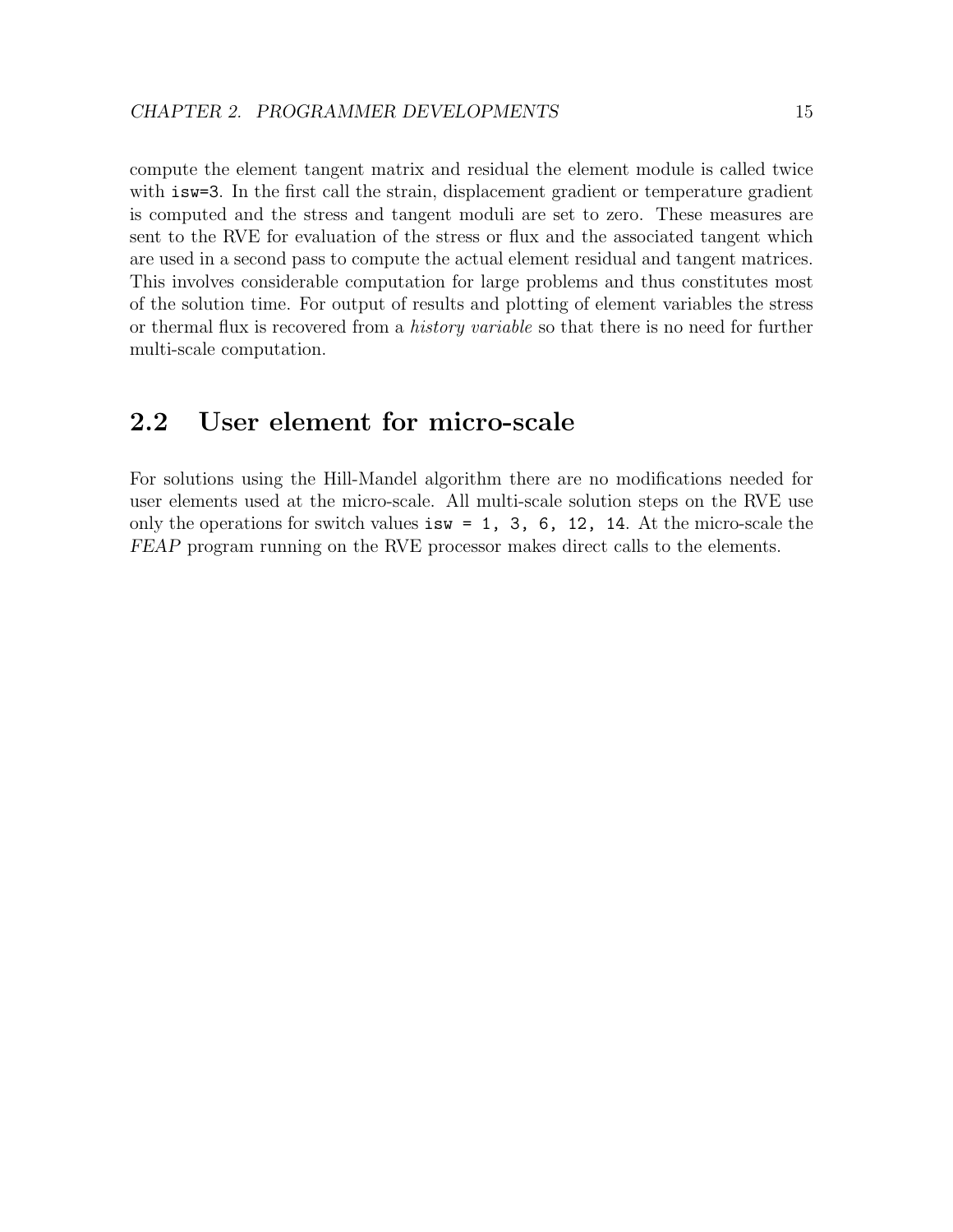# Bibliography

- <span id="page-17-0"></span>[1] V. Kouznetsova, W.A.M. Brekelmans, and F.P.T. Baaijens. An approach to micromacro modelling of heterogeneous materials. Computational Mechanics, 27:37–48, 2001.
- <span id="page-17-1"></span>[2] V.G. Kouznetsova. Computational homogenization for the multi-scale analysis of multi-phase materials. Phd. thesis, Eindhoven University of Technology, Eindhoven, Netherlands, 2002.
- <span id="page-17-2"></span>[3] O.C. Zienkiewicz, R.L. Taylor, and D. Fox. The Finite Element Method for Solid and Structural Mechanics. Elsevier, Oxford,  $7<sup>th</sup>$  edition, 2013.
- <span id="page-17-3"></span>[4] B.S. Mercer, K.K. Mandadapu, and P. Papadopoulos. Novel formulations of microscopic boundary-value problems in continuous multiscale finite element methods. Computer Methods in Applied Mechanics and Engineering, 286:268–292, 2015.
- <span id="page-17-4"></span>[5] R.L. Taylor and S. Govindjee. FEAP - A Finite Element Analysis Program, User Manual. University of California, Berkeley. [http://projects.ce.berkeley.edu/](http://projects.ce.berkeley.edu/feap) [feap](http://projects.ce.berkeley.edu/feap).
- <span id="page-17-5"></span>[6] R.L. Taylor and S. Govindjee. FEAP - A Finite Element Analysis Program, Programmer Manual. University of California, Berkeley. [http://projects.ce.](http://projects.ce.berkeley.edu/feap) [berkeley.edu/feap](http://projects.ce.berkeley.edu/feap).